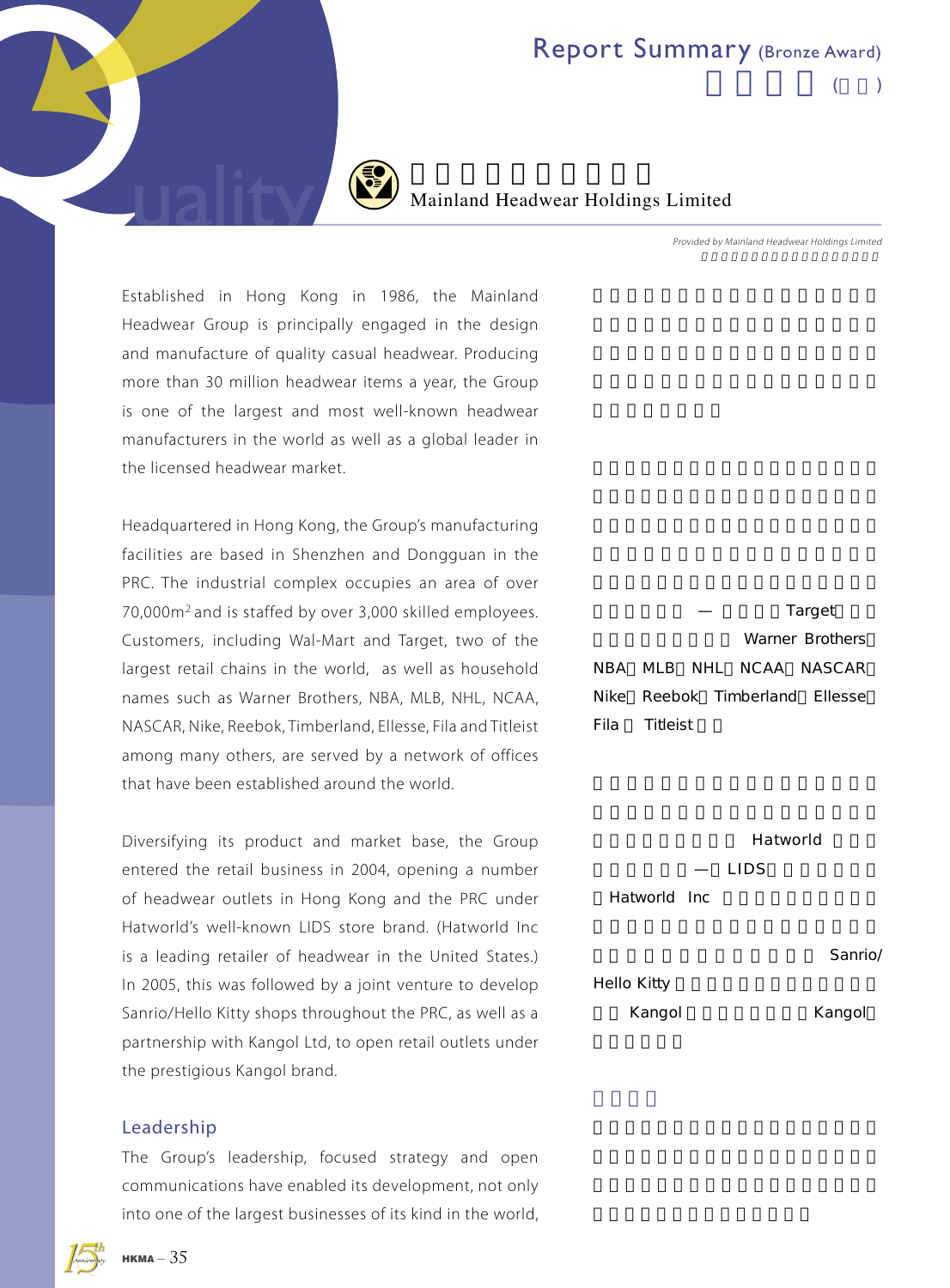$($ 

but also into an industry leader known for the innovation and quality of its products.

Its vision and mission provide a clear road map, establishing the Group's direction and goals. They also highlight Mainland Headwear's core values, its strong focus on people and a culture that not only encourages but rewards responsible and ethical behaviour within both the organization and the community.

### Strategic Planning

The Group's strategy is to make the best use of its market knowledge, human resources and management team, to grow into a fully-fledged, one-stop headwear manufacturer, distributor and retailer.

The first steps were taken a few years ago with the acquisition of Drew Pearson Marketing, USA, (DPM), which brought the Group ownership of some of the most well-known headwear licenses in the world.

The next step was the development of the retail business which would act as a growth platform and build distribution channels in the PRC, enabling the Group to capture the huge headwear potential in this untapped market. In 2004, it moved in this direction with an exclusive license from Hatworld Inc, a major headwear retailer operating over 500 specialty headwear stores in the US. Together with an exclusive license to manufacture and sell the popular Sanrio/Hello Kitty range of products in the PRC as well as the agreement with the UK "Kangol" fashion brand to retail their products, this business is growing by leaps and bounds.

Drew Pearson

Marketing Inc DPM

Hatworld Inc.

Hatworld Inc.

Sanrio/Hello Kitty Kangol

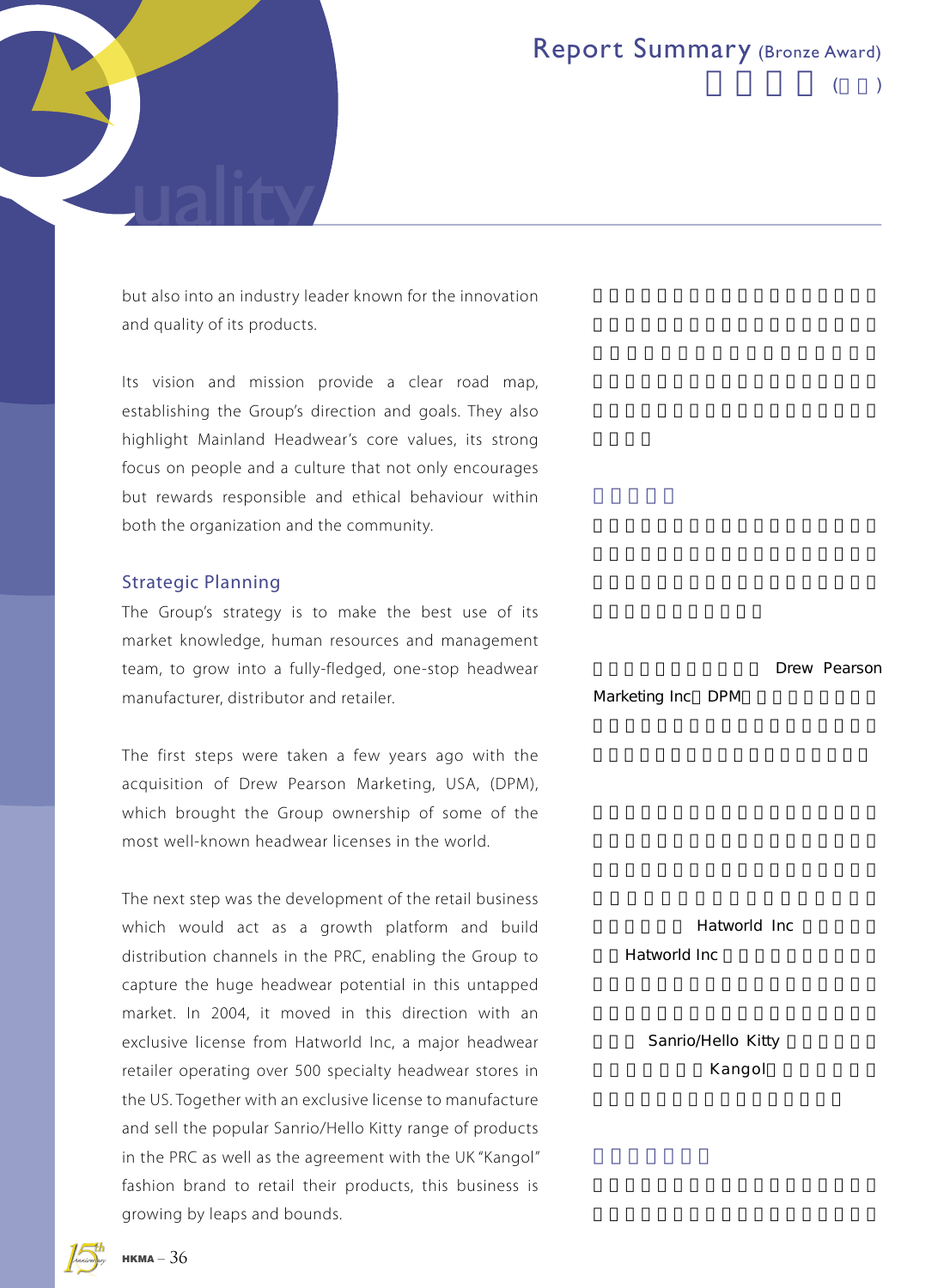$($ 

Fair Labor

### Customer and Market Focus

The Group's strong market knowledge and ability to gauge customer requirements, provides it with a key competitive edge, enabling it to move nimbly when changes occur and to swiftly restructure operational systems to meet market needs.

Close contacts with customers as well as regular attendances at Trade Fairs and other industry events enable Mainland Headwear to keep up with the latest industry trends and hear what customers have to say. A quarterly customer questionnaire tracks overall customer satisfaction while audits conducted by the United States Fair Labor Association (FLA) and customers, make sure that any concerns in the Group's products, production and customer processes are immediately brought to the Group's attention.

Customer partnerships are cemented with a total focus on customer needs, one-stop customer facilities as well as a comprehensive supply chain which provides valueadded customer services.

#### Measurement, Analysis, and Knowledge Management

Operational performance is measured against business plans which determine targets and key performance indicators over identified time frames. Operating systems are based on the Group's own internally tailored Operational Management System, the quality Japanese 5S system, ISO9002 accreditation and subsequent upgrade to ISO9001:2000. Together with management manuals and quality manuals, internal and external audits, quality checks and weekly performance checks complete the quality picture.

Association FLA

ISO 9002 ISO9001:2000

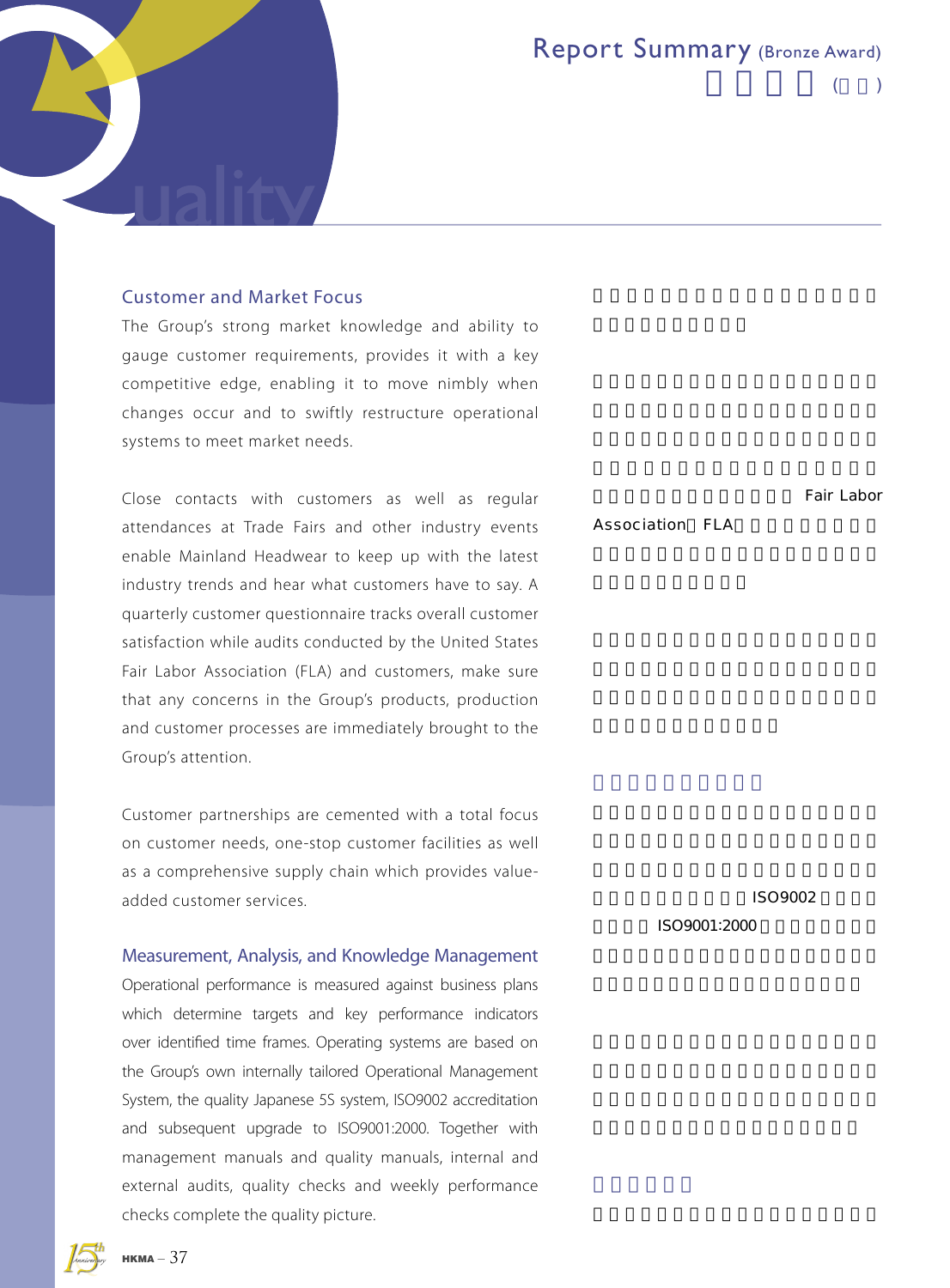$($ 

Daily, weekly and monthly computer reports track business performance, measure progress, analyze data and provide a ready flow of information, keeping management fully informed of developments and market changes.

### Human Resource Focus

In running a quality operation, the Group seeks to ensure that staff enjoy a fair and equitable remuneration package together with job security and satisfaction coupled with career progression.

New staff receive on-the-job training, together with orientation courses which help them understand the Group's culture, goals and aspirations. Clearly defined job responsibilities ensure that staff are fully aware of what is expected of them and are thus able to take full ownership of their responsibilities. In-house training, external training as well as industry conferences and seminars, together with a strong focus on ethics and personal development, ensure that staff have the necessary information and expertise to not only perform their jobs, but also to gain the necessary skills and development to progress within the organization.

FLA 的評核能有效確保集團的生產環境質

A "Suggestion Box", "two-way" appraisements, an open management as well as well-established channels of communication, ensure that staff are heard and their views taken into account in the Group's operations.

Staff also enjoy an excellent work environment. Fair Labor Association (FLA) audits ensure the quality of the manufacturing environment, health and safety practices,

ISO 9001:2000

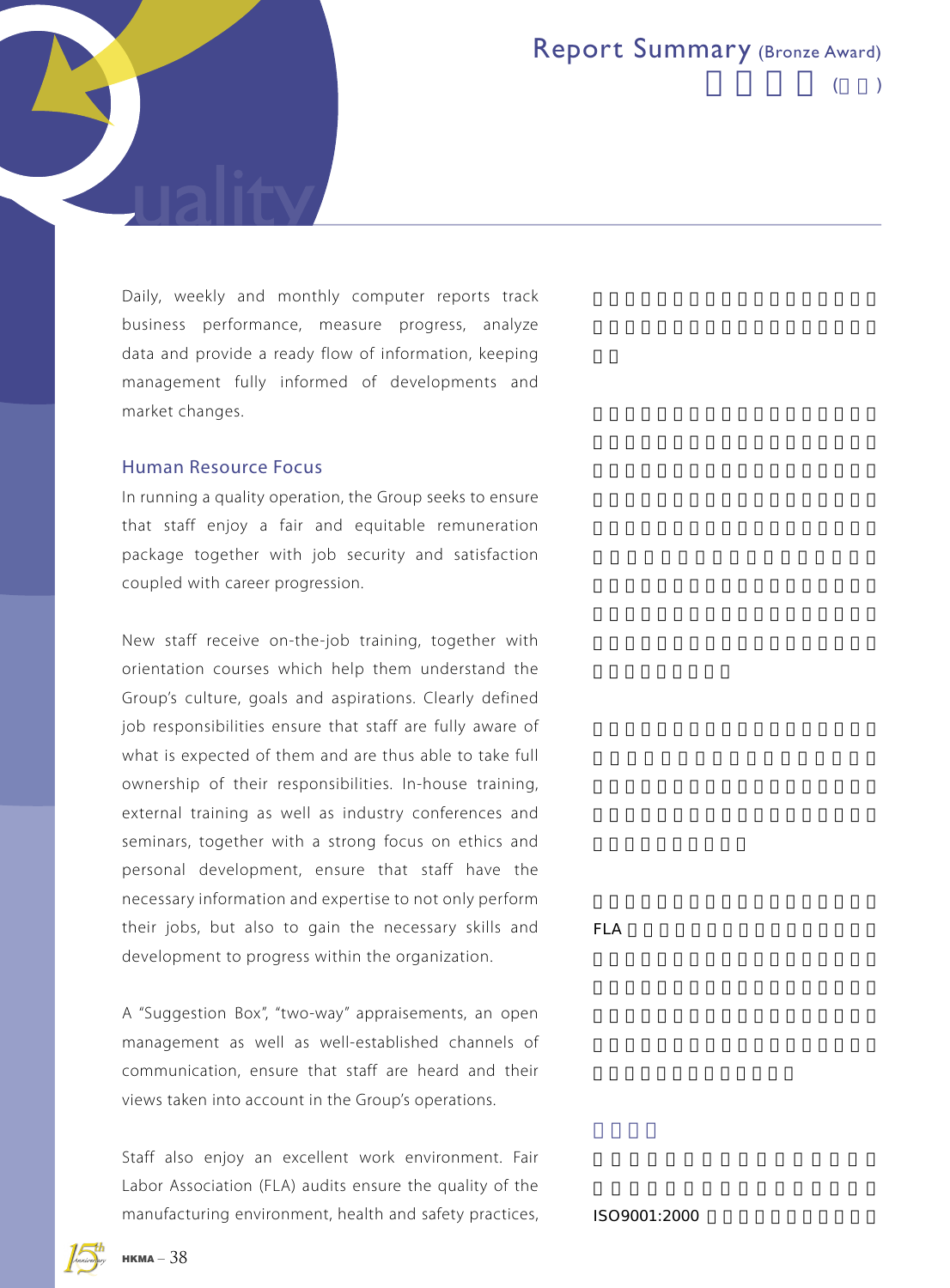$($ 

as well as security and employee benefits within the organization. In-house medical facilities, dormitories, dining facilities as well as comprehensive recreational and sporting facilities, ranging from a library, basketball courts, a computer games room, TV lounge as well as a tuck shop, round out these benefits.

#### Process Management

Seeking to add value throughout its entire business process, production and work processes are based on the Group's self-established operational management system, Japanese 5S operational system and ISO9001:2000 quality systems. Together with its commitment to Total Quality Management (TQM), these processes ensure efficient and cost effective operations, quality products, competitive prices as well as virtually zero product defects.

### Business Results

The Group has grown from a single-faceted headwear manufacturer into a diverse multi-faceted international business that encompasses headwear licensing, design, manufacturing, trading, distribution and retail activities. Over the years, the Group has gained ownership of its own licenses, moved into global distribution and sales, and diversified its markets from the United States into Europe, China and Japan. In China, for example, it has obtained a headwear license for the 2008 Beijing Olympics. With the expansion of its service and product scope, products too are moving from sports and casual headwear to fashion and gift items. In less than two years of operation, the Group's retail activities – its LIDS stores, the iconic Sanrio / Hello Kitty gift stores as well as Kangol fashion stores, had also grown to over 60 stores by the end of 2005.

LIDS Sanrio/Hello Kitty

Kangol